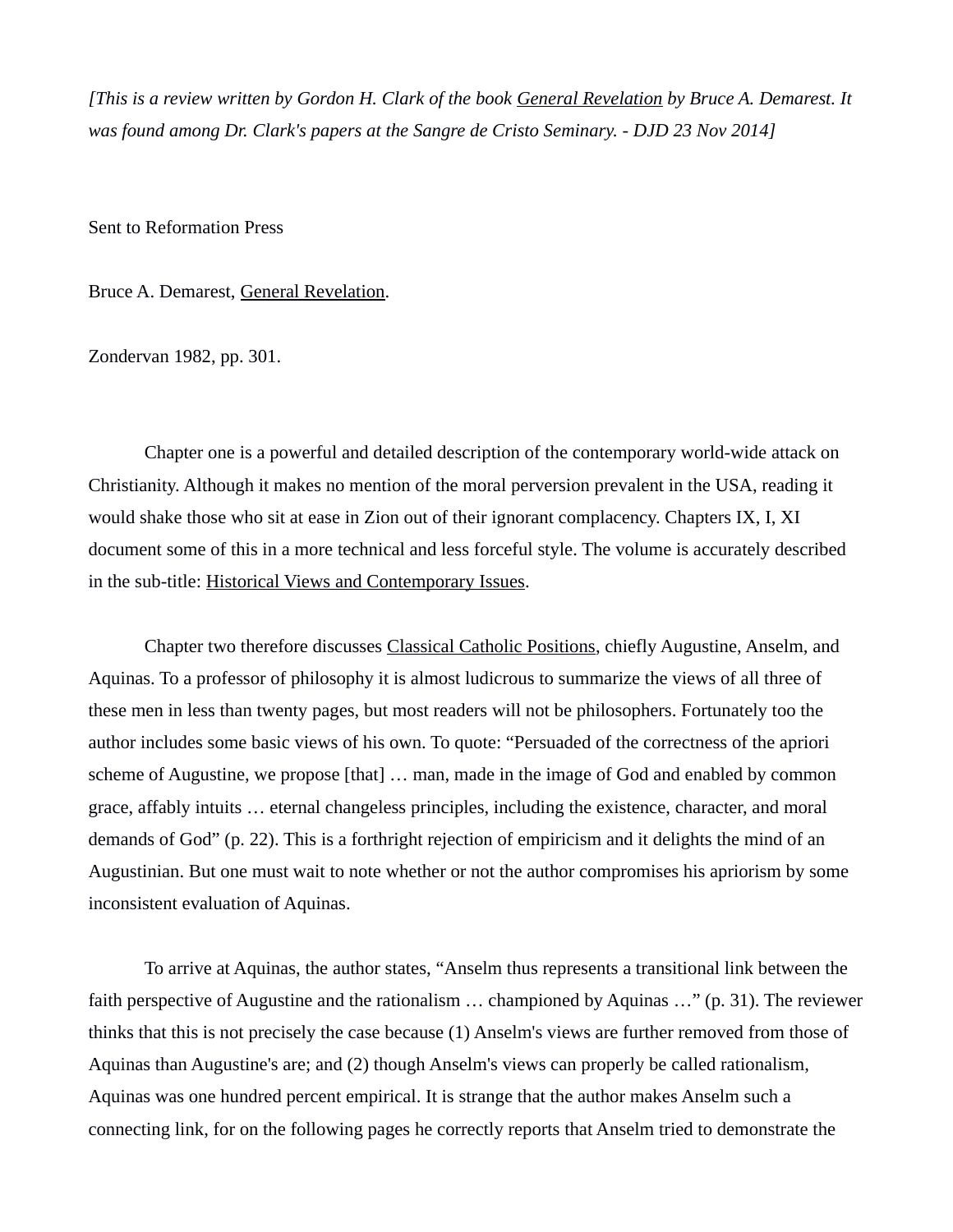doctrine of the Atonement without any appeal to Scripture – something Aquinas adamantly refused to do.

One must also wonder why the author says that Aristotle, without appeal to Scripture of course, defended the doctrine of God's providential care on purely natural grounds. Aristotle actually denied that God had any knowledge at all of this lower world (cf. Metaphysics, Book Lamda).

Nonetheless Demarest's rejection of Aristotle''s and Aquinas' empiricism (pp. 38, 39) should be commended. But how fallacious syllogisms "are not entirely wanting in value" is quite insufficiently explained. No fallacy can be a reliable pointer to God or to anything else.

The third chapter discusses the Reformation, and the author forcefully describes Luther's rejection of Aristotle and empiricism in favor of Augustinianism. Would that later Lutherans had followed Luther instead of Melanchthon's return to Aristotle! Would that some non-Lutheran evangelicals might do the same!

The following section on Calvin is equally good, although it seems that the author fails to note the full force of The Institutes first chapter in making God the first object of human knowledge. This failure, in the reviewer's opinion is a disturbingly common one. Even so, this author is better than most, for he strongly asserts the innate knowledge of man as the image of God. Let it be clear that man can know himself only after he has known God. A reader must evaluate, on his own, the last two pages of this excellent chapter.

Chapter Four presents the Puritan position, or at least a part of it. Because of the abysmal ignorance of Puritanism among today's evangelicals, any half-intelligent Christian could wish that this chapter might be widely read. These evangelicals may personally be Christians, but they have little knowledge of what Christianity is. Let them learn that the truly Biblical "Puritans knew nothing of the separation of heart and head preached in some sectors of contemporary conservative religion." (p. 62).

Unfortunately the chapter is short and moreover dwells on Puritanism's more questionable positions. Their views of causality, essential to the cosmological argument, are faulty; and their attempt to defend the doctrine of Providence on the basis of history takes no account of Stalin and Hitler, the PLO, or even of St. Bartholomew's eve, let alone Roman slavery and the Assyrians banners of silver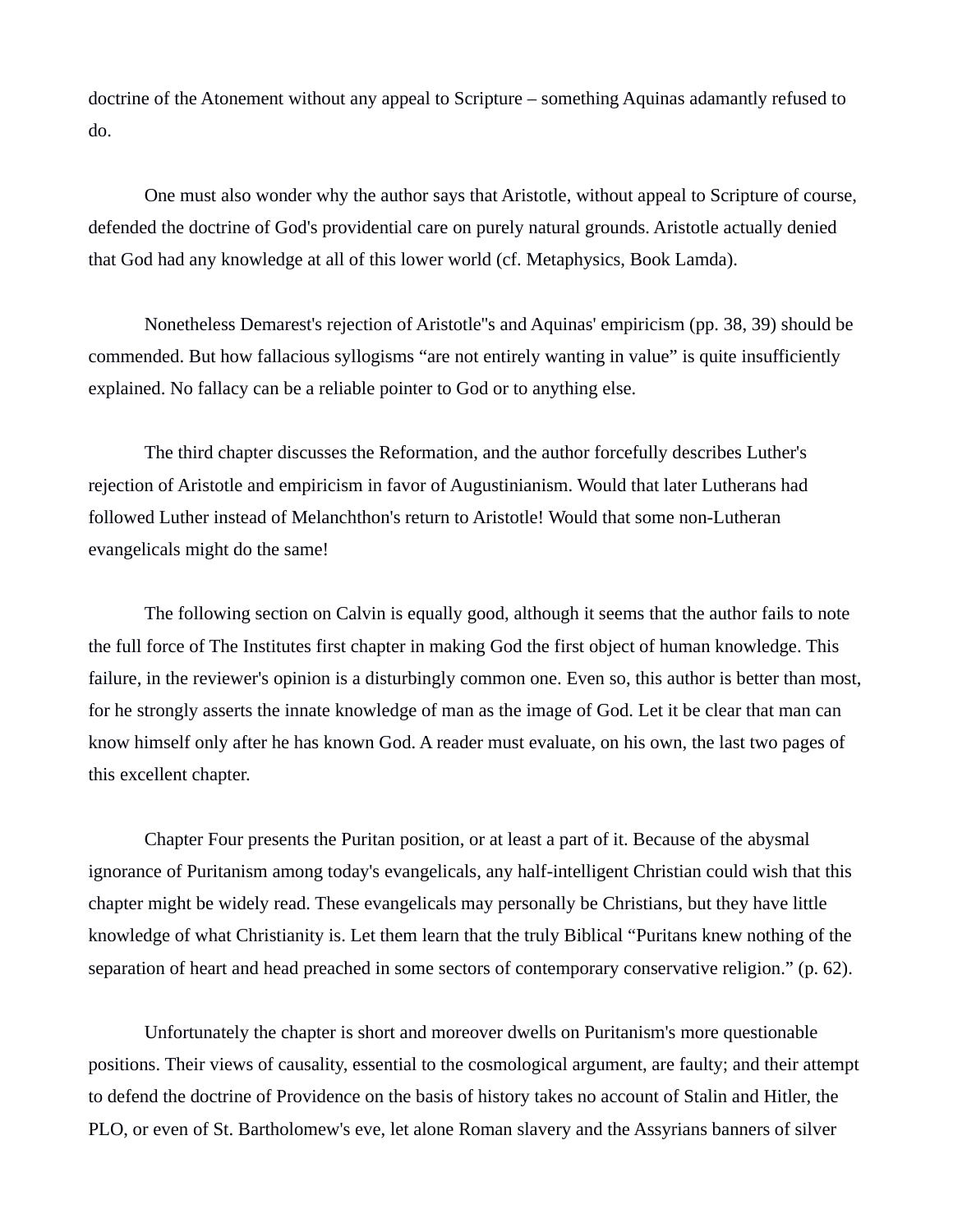and gold. Even an argument of probability must include the unfavorable cases as well as the favorable. Can a merciful Providence be defended on the basis of Mao's massacre of thirty million Chinese and some seven or eight million Tibetans? The method is wrong; the arguments are fallacious. If "camels have a large water storage capacity for survival in desert conditions" (p. 67), why were men not equally blest especially in the desert campaign against Rommel? Divest the Puritans of their absurd philosophy, and there remains an astounding excellence in theology.

Chapter Five in fifteen pages outlines the views of Descartes, the English Deists, Voltaire, Rousseau, Wolff, and Lessing. Less inadequate is chapter six with twenty-two pages on Schleiermacher, (a very fine statement for four pages), Ritschl, Herrmann, Troeltsch, and Otto. Such short characterizations, while they pain the aging scholar, are really essential for young students and non-academic adults. After such an introduction the person who has a taste for it can read James Orr's volume on The Ritschlian Theology and Brandt's larger volume on Schleiermacher, though I judge that a detailed knowledge of Ritschl is insufficiently pertinent to contemporary conditions. Schleiermacher remains influential still.

In chapter seven the author stresses Brunner's acceptance of some natural theology as opposed to Barth's violent rejection of it. But the account is disturbing because it nowhere gives a hint of Brunner's denial of inerrancy, or of his statement that faith curbs logic so that a valid inference from Scripture might be false, and even the more extreme statement that God and the medium of conceptuality are mutually exclusive. Although the author offers some slight alleviation of this omission in the case of Barth, yet it is not enough to make his classification of contemporary theologians, on pages 59 and 244, pleasing to everyone in those lists.

Chapter eight begins with an all too brief but excellent account of Abraham Kuyper. Two sentences, in particular the second, give the basic idea: "It is absurd to suggest that the natural knowledge of God without enrichment by the special, could ever effect a satisfying result. ... The crucial point in Kuyper's theology is that fallen man can perceive God's general revelation only through the superadded light of special revelation." (p. 137). The reviewer commends the author for his very accurate resume of Kuyper's main position, but deplores his rejection of it. I acknowledge the author's strictures on "persuasive definitions," but his argument that Kuyper cannot explain human guilt can, I believe, be satisfactorily answered. Also the author does not seem to realize that while man sees the stars of heaven with perfect clarity, he cannot deduce the proposition that God created them. Only after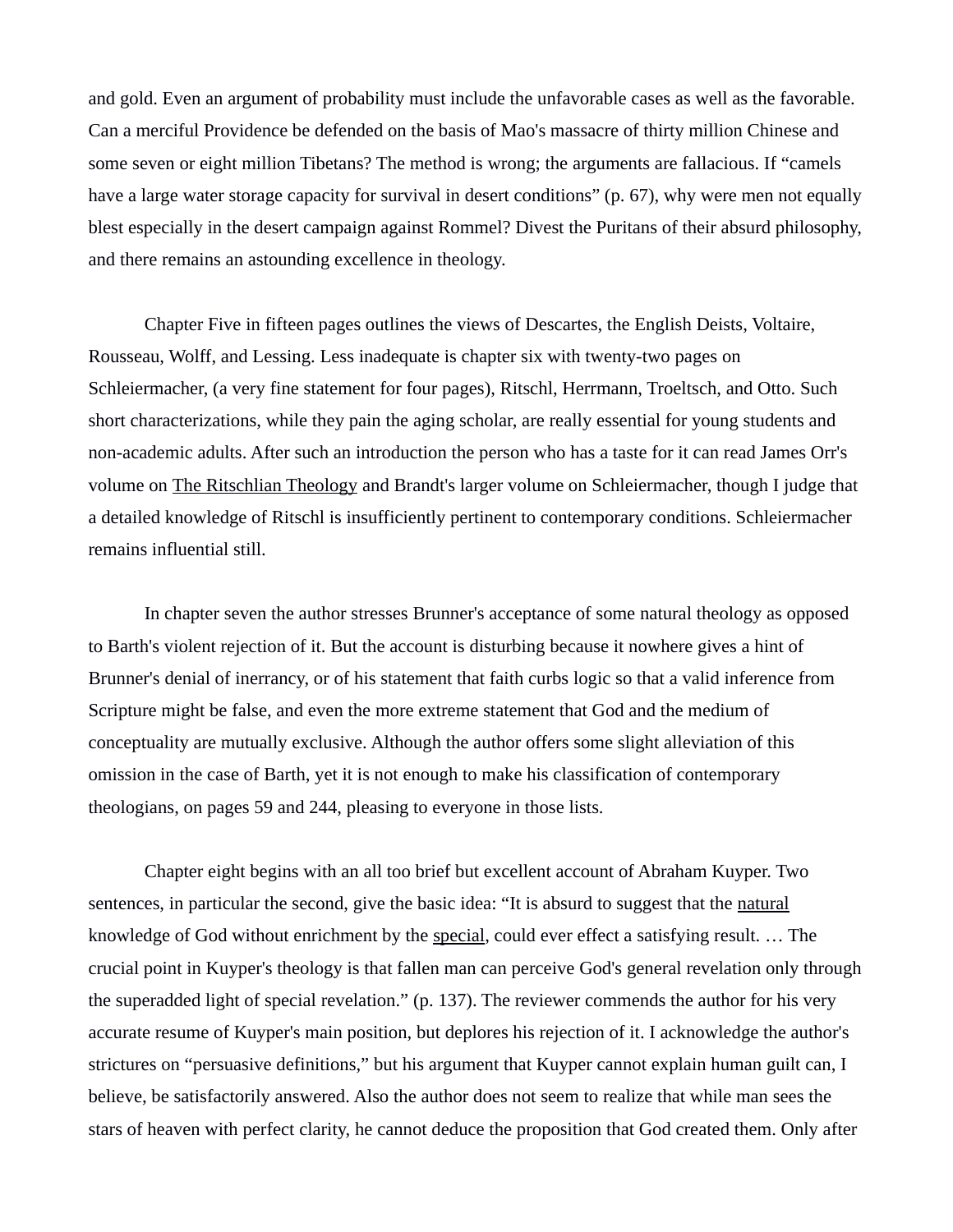a man has some knowledge of God can he interpret the nightly display as a work of a supernatural creator.

The author next continues with Berkhouwer, but neglects to inform his readers that Berkhouwer rejects the inerrancy of Scripture. Since then he does not restrict himself, under the title of Reformed Approaches, to Bible-believing Christians, and since he next discusses Cornelius Van Til, one wonders why he omitted Dooyeweerd of whom Van Til claimed to be a disciple.

Going on then to Van Til the author repeatedly appeals to Romans 1:20 as an unanswerable objection to all presuppositionalism. But though he says that men get some understanding of God from viewing the stars quite apart from Scripture, he never shows how this can occur. The best attempt was that of the Aristotelian Aquinas. Most modern non-Lutheran Protestants refuse to make the attempt. And if any does, he is not likely to improve on Thomas.

If anyone wishes to object to Van Til, it would be better to show, not that he allows the unregenerate no knowledge at all, but rather to show that he denies the regenerate mind any knowledge at all. Van Til's words are, "the knowledge God has and the knowledge possible to man do not coincide at any single point." Hence since God knows all truth, man knows nothing.

After discussing Toynbee, Vatican I and II, and indigenous African Theology, the author draws his own conclusions in Chapter XII. On his first page he uses Gen. 1:31 to defend a natural knowledge of God which man is supposed to have obtained by viewing the stars. But the verse asserts nothing of the sort. Granted, he immediately appeals to the verbal revelation of Gen. 2-3, but this in no way helps his argument.

Under the following subhead, Intuitional Knowledge of God (p. 228), where he seems to use some of the "persuasive" language he defined on p. 140, the author in his clear reference to the Logos, and in his explicit rejection of empiricism (p. 229) seems to this reviewer to remove all reason for his high evaluation of sensory experience and any invalid inference based upon it. Taken by themselves which better could be said than "the mind's intuitive consciousness of God logically precedes and ground all reasoning about God from the observable world. For unless the term God is invested with meaning through the religious apriori, all God-talk is not only meaningless, but impossible." (p. 229)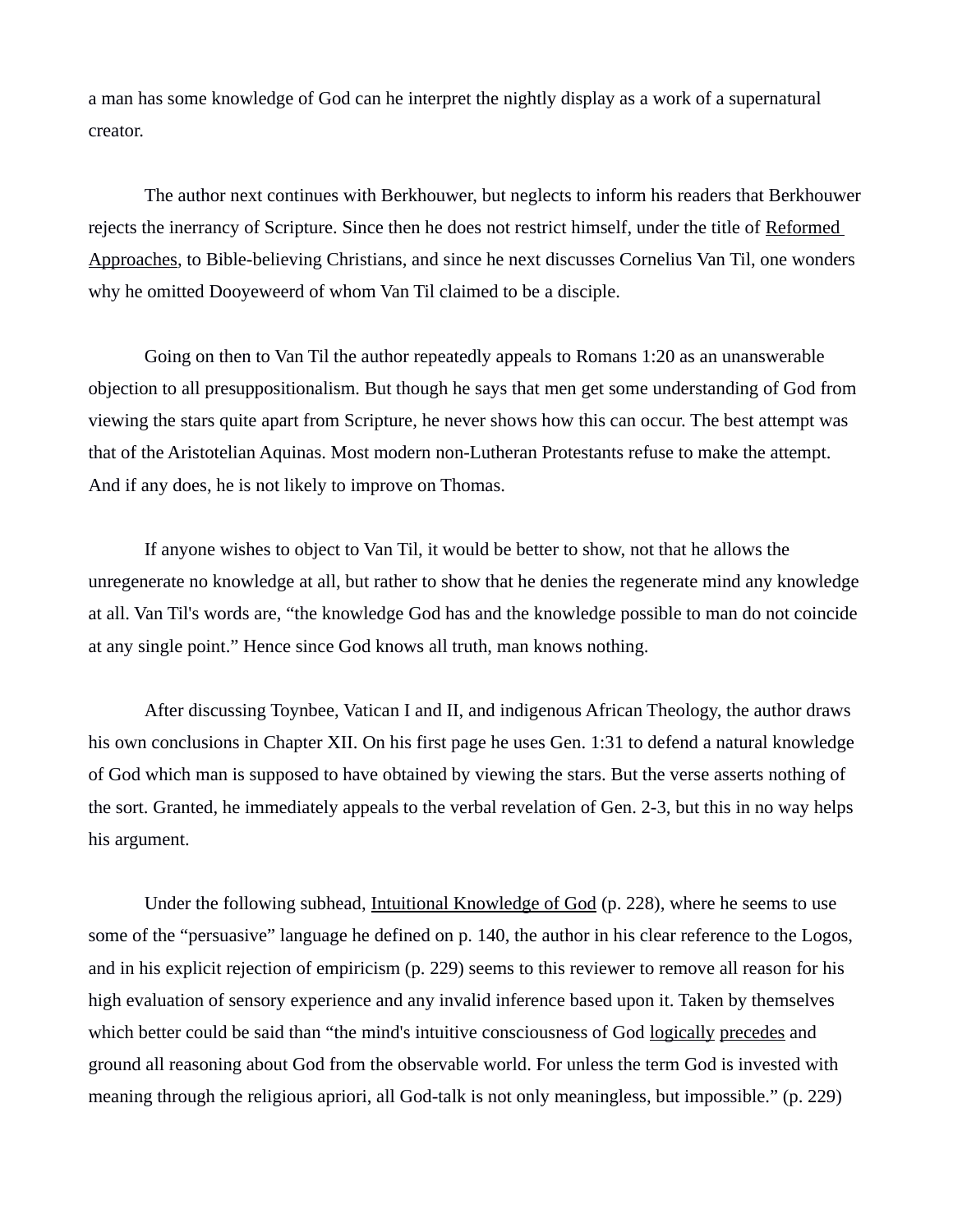And in spite of his previous misuse of causation (as I interpret him) he adds "unless man acknowledges God in and of Himself [capital H] in his [lower case] mind, all predication about God on the basis of causation or order lacks significations." Perhaps he and I differ as to the meaning of the terms "religious apriori" and "effable intuition," but the quotations just given and their context seem to me to suppose the presuppositionalism he elsewhere rejects.

But then he returns to the invalid cosmological theme. "no person of sound mind can behold the size, energy, heat, and luminosity of the sun without being reminded of the great Creator-God" (p. 236). But, first, here we have the "persuasive" words sound mind. If we point to someone whom astronomy does not remind of God, the author can reply, 'but he is not of sound mind.' It was not the sun but Halley's comet that I saw in 1912. I remember distinctly what I thought: Haley's comet will return in 1984 – I'll have to live to age 82 to see it again. Now, Victor Hugo when "J'étais seul près des flots, par une nuit d'étoiles. Pas un nuage aux cieux, sur les mers pas de voiles" thought of le Seigneur Dieu. But not many people are Victor Hugo. If the author means that every man thinks of God when he sees the heat, the energy, and the luminosity of the sun, a single atheistic astronomer refutes his assertion. Do all who study the sun on Kitt Peak believe in God?

The author's attempt (p. 239) to distinguish between two kinds of Theotes, and between essence and qualities, indicates the need of an alternate exegesis and a more precise theology. The challenge is thus: If "by reflecting on the visible data of the cosmos man rationally infers further feature of God's character" (p. 240), then this rational inference should be written out in a series of valid syllogisms. Aquinas tried it and failed. Even the author in the very next paragraph admits that there is no "strictly … logical deduction," and adde that "the existence of God needs no proof." Then he returns to his previous idea that "the arguments for God's existence … undoubtedly are useful apologetic tools by which a rationally significant case for Biblical theism can be advanced."

The author stresses such empirical knowledge by repeating, several times, "What may be known of God is manifest in them." But obviously men may know that God justifies his elect by means of faith. Yes the Romans and many of today's scientists do not know it. The author tries to evade this rebuttal by adopting Godet's alteration of Paul's text: "What can be known of God without the help of extraordinary revelation." But this is Godet, not Paul.

No wonder that the author lists me (p. 244) with Kuyper and Van Til, but I judge that the other